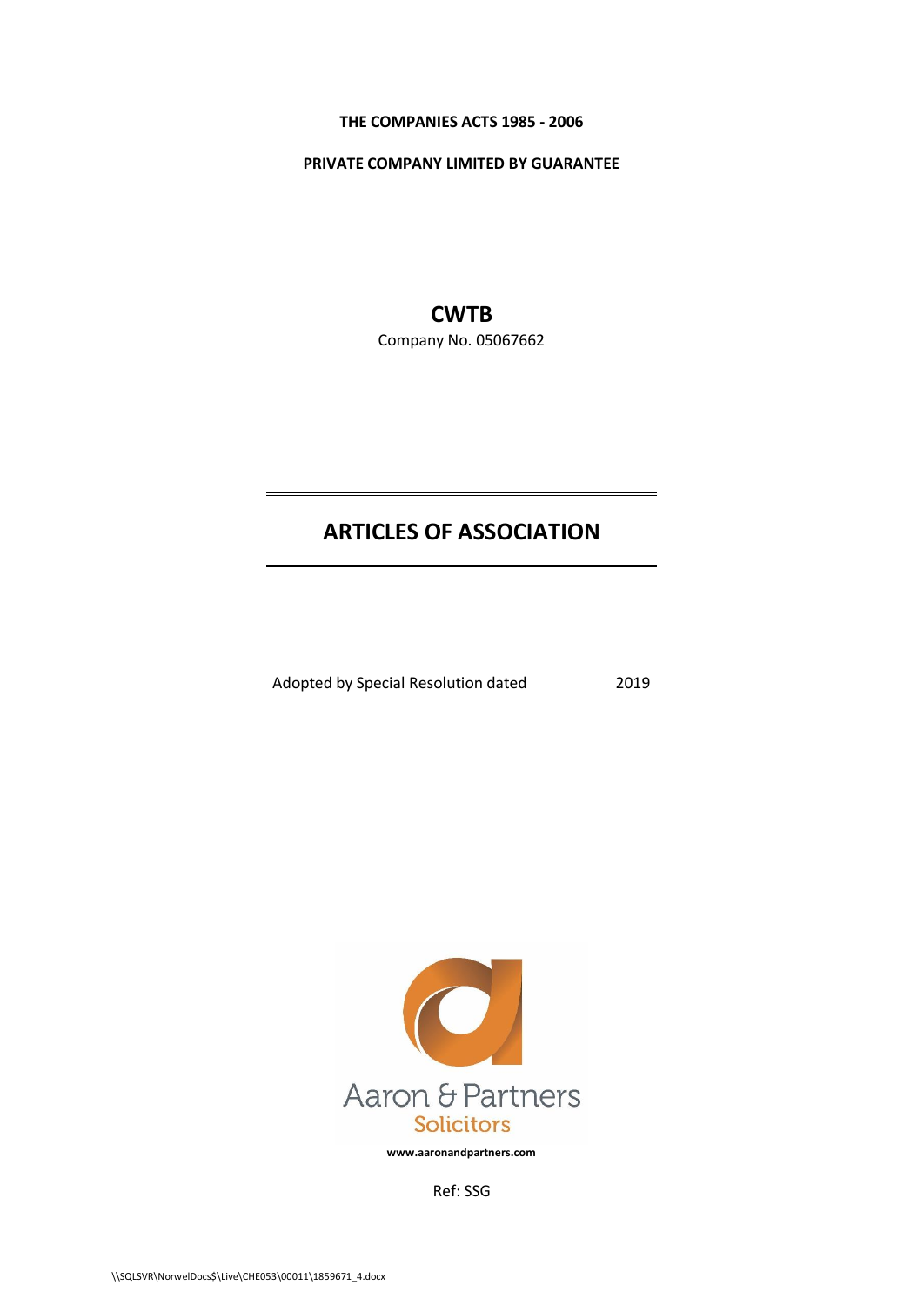## **INDEX**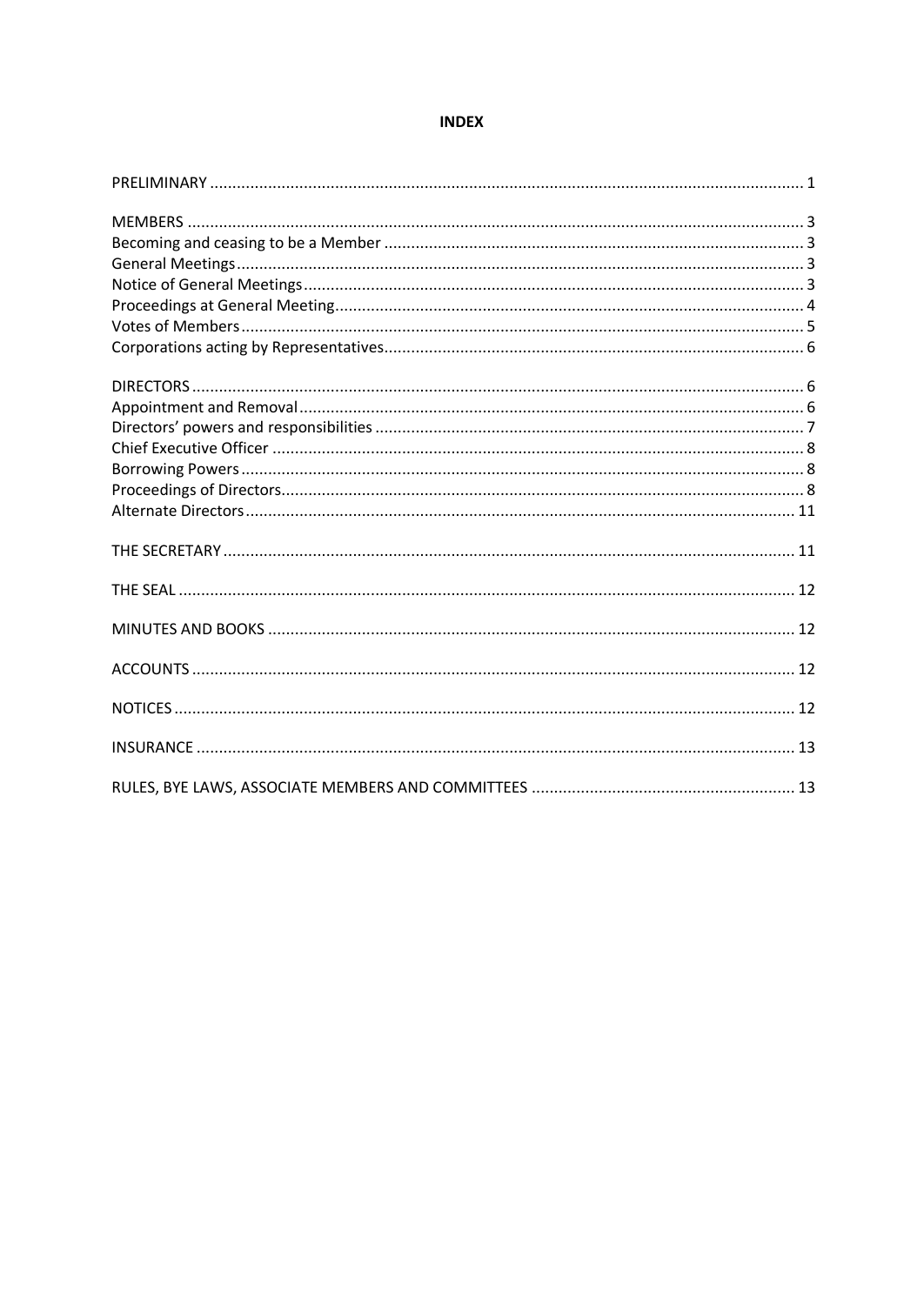#### **THE COMPANIES ACTS 1985 - 2006**

#### **PRIVATE COMPANY LIMITED BY GUARANTEE**

# **CWTB**

Company No. 05067662

# **ARTICLES OF ASSOCIATION**

#### **PRELIMINARY**

- 1. The regulations contained in Tables A and C set out in the Companies (Tables A to F) Regulations 1985 (SI 1985/805) (as amended) and the model articles for private companies limited by guarantee contained in Schedule 2 of the Companies (Model Articles) Regulations 2008 (SI 2008/3229) (as amended) shall not apply to the Company.
- 2. In these Articles, except where the context otherwise requires, the following expressions have the meanings set opposite them:

| Act                        | the Companies Act 2006 as amended from time to<br>time;                                                                                                                                                                                                                     |
|----------------------------|-----------------------------------------------------------------------------------------------------------------------------------------------------------------------------------------------------------------------------------------------------------------------------|
| <b>Board</b>               | the board of directors of the Company from time to<br>time;                                                                                                                                                                                                                 |
| <b>Class "V" Director</b>  | a director of the Company who is a representative of<br><b>Cheshire East Council;</b>                                                                                                                                                                                       |
| <b>Class "X" Director</b>  | a director of the Company who is a representative of<br><b>Cheshire West and Chester Council;</b>                                                                                                                                                                           |
| <b>Class "Y" Director"</b> | a director of the Company who is a representative of<br>Warrington Borough Council;                                                                                                                                                                                         |
| Company                    | company number 05067662 incorporated as CWTB;                                                                                                                                                                                                                               |
| Conflict:                  | means a situation in which a director has or can have a<br>direct or indirect interest that conflicts or possibly may<br>conflict with the interests of the Company;                                                                                                        |
| <b>Eligible Director:</b>  | means a director who would be entitled to vote on the<br>matter at a meeting of the Board (but excluding in<br>relation to the authorisation of a Conflict pursuant to<br>Article 61 any director whose vote is not to be counted<br>in respect of that particular matter); |
| the LEP                    | Cheshire & Warrington Local Enterprise Partnership (a<br>private company limited by guarantee registered in<br>England under no. 04453576);                                                                                                                                 |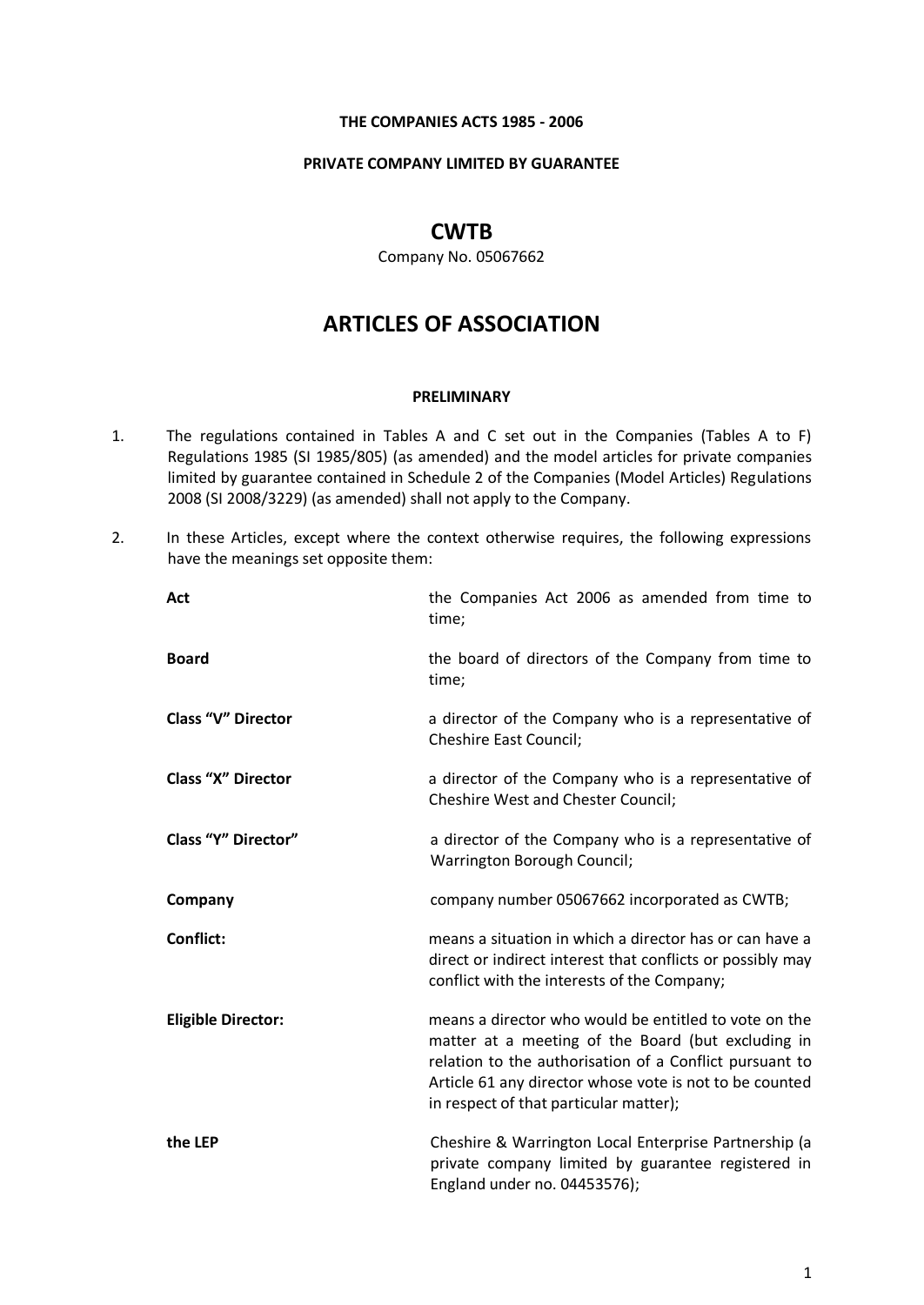| <b>Member</b>                  | means any member of the Company from time to time<br>regardless of the class of their membership (and if<br>there is only one Member for the time being Members<br>shall mean that sole Member); |
|--------------------------------|--------------------------------------------------------------------------------------------------------------------------------------------------------------------------------------------------|
| <b>Private Sector Director</b> | a director of the Company appointed by the Board in<br>accordance with Article 40.2;                                                                                                             |
| <b>Public Sector Director</b>  | an ex officio director under Article 39 or Class V, X or Y<br>Director;                                                                                                                          |
| Seal                           | the Common Seal of the Company;                                                                                                                                                                  |
| Secretary                      | any person appointed by the Board to perform the<br>duties of the Secretary of the Company; and                                                                                                  |
| the United Kingdom             | Great Britain and Northern Ireland.                                                                                                                                                              |

- 3. Expressions referring to writing shall, unless the contrary intention appears, be construed as including reference to printing, lithography, photography and other modes of representing or reproducing words in a visible form.
- 4. Unless the context otherwise requires, words or expressions contained in these Articles shall bear the same meaning as in the Act or any statutory modification thereof in force at the date on which these Articles become binding on the Company.
- 5. The Company shall be a private company within the meaning of the Act.
- 6. The objects for which the Company is established shall be the promotion of commerce and thus:-
	- (a) to encourage, stimulate, support and advise on and manage the development of the administrative areas of Cheshire and Warrington (also referred to as the 'Subregion') in order to maximise the social and economic benefits within the Subregion;
	- (b) in cooperation with sub-regional organisations, local authorities, commercial members and other bodies to formulate, develop, maintain and update regularly a coordinated strategic marketing plan for the sub-region and an action or destination management Plan for the Sub-region;
	- (c) to carry on any other business of any description which may be advantageously carried on in connection with or ancillary to the above objects of the Company;

and the Company shall have all the powers necessary for furtherance of its said objects (but not otherwise) including to carry on business as a general commercial company and to this end to undertake for profit, directly or indirectly, projects or enterprises with a view to the financial benefit of the Company and receiving income therefrom.

7. The income and property of the Company shall be applied solely towards the promotion of its objects as stated in these Articles, and no portion shall be paid or transferred directly or indirectly, by way of dividend, bonus or otherwise by way of profit to the Members, provided that nothing herein shall prevent any payment, in good faith, by the Board of: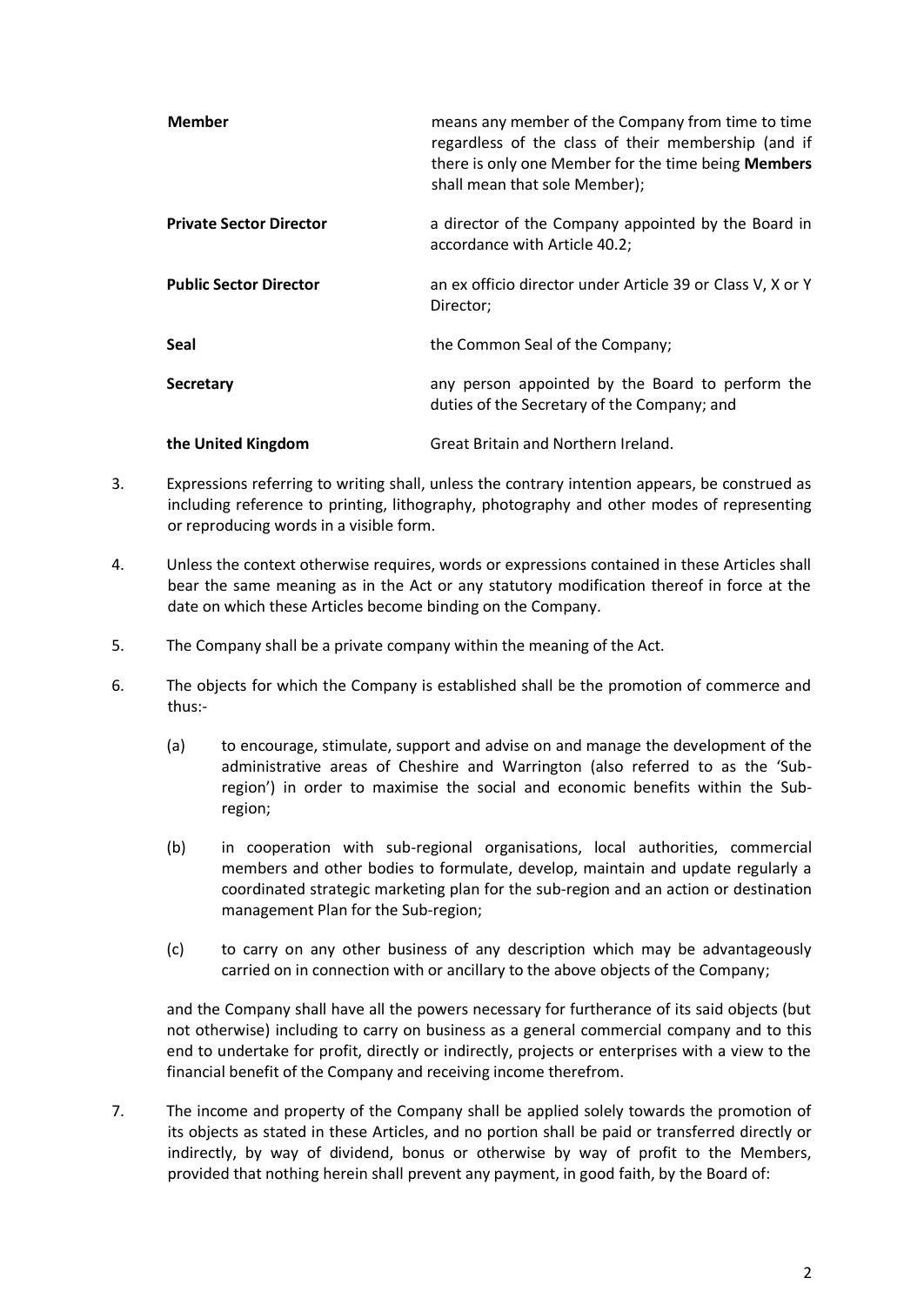- (i) reasonable and proper remuneration to any member, officer, or servant of the Company for services rendered to the Board;
- (ii) interest on money lent at an interest rate which is reasonable in the light of the general level of interest rate prevailing at the time the money was lent;
- (iii) reasonable and proper rent for premises demised or let by any Member;
- 8. The liability of each Member is limited.
- 9. Every Member undertakes to contribute to the assets of the Company, in the event of the Company being wound up while he is a Member, or within one year after he ceases to be a Member, for payment of the debts and liabilities of the Company contracted before such Member ceases to be a Member, and the costs, charges, and expenses of winding up, and, for the adjustment of the rights of the contributories among themselves, such amount as may be required not exceeding £1.
- 10. If, upon the winding up or dissolution of the Company, there remains, after the satisfaction of all the debts and liabilities of the Company, any property whatsoever, the same shall not be paid to or distributed among the Members, but shall be given or transferred to some other institution or institutions having objects similar to the objects of the Company (provided that such objects are linked primarily to the sub-region), and which shall prohibit the distribution of its or their income and property among its or their members to an extent at least as great as is imposed on the Company under or by virtue of Article 7, such institution or institutions to be determined by the Members at or before the time of dissolution and, if and so far as effect cannot be given to such provision, then to some charitable object.

#### **MEMBERS**

#### **Becoming and ceasing to be a Member**

- 11. Subject to the provisions of these Articles the sole Member of the Company shall be the LEP.
- 12. Any Member may cease to be a member by giving 7 days' notice to the Company in writing. Membership Rights
- 13. Each Member shall have the right to receive notice of and to attend and vote at a general meeting of the Company or being a corporate body to appoint a representative to attend and vote or take part in such meetings.
- 14. The Company shall keep a register of its members, containing their names and addresses, and all other particulars required by the Act, and the register shall be divided into sections, one for each class of membership.

#### **General Meetings**

15. The Board may, whenever it thinks fit, convene a general meeting, and general meetings shall also be convened on such requisition, or in default, may be convened by such requisitionists, as provided by Section 307 of the Act.

#### **Notice of General Meetings**

16. An annual general meeting and a meeting called for the passing of a special resolution shall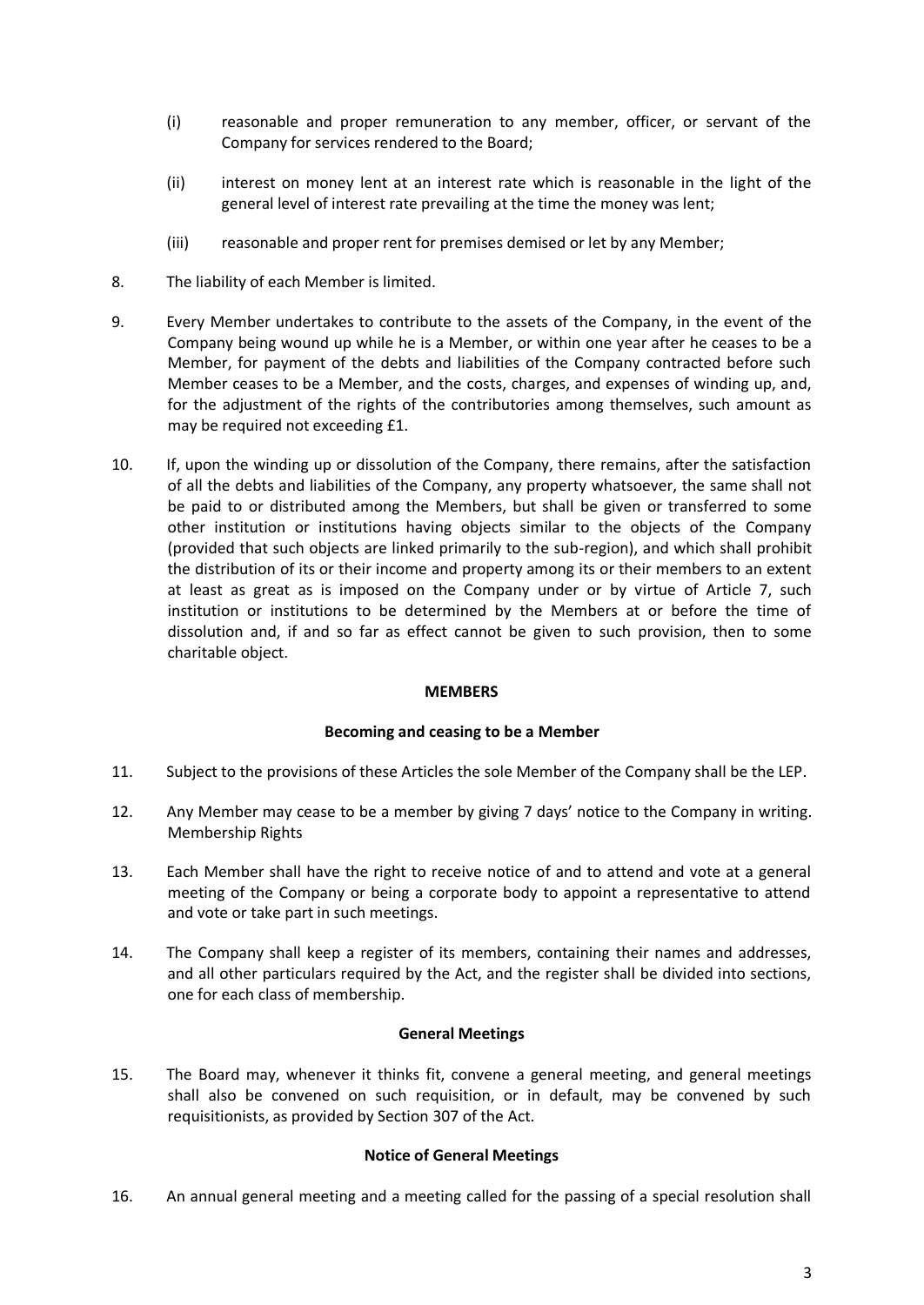be called by twenty one days' notice in writing at the least, and a meeting of the Company other than an annual general meeting or a meeting for the passing of a special resolution shall be called by fourteen days' notice in writing at the least. The notice shall be exclusive of the day on which it is served or deemed to be served and of the day for which it is given, and shall specify the place, the day and the hour of the meeting and the general nature of the business to be transacted and shall be given in manner hereinafter mentioned or in such other manner, if any, as may be prescribed by the Company in general meeting, to such persons as are, under these Articles, entitled to receive such notices from the Company.

- 17. A meeting of the Company shall, notwithstanding that it is called by shorter notice than that specified in Article 16 be deemed to have been duly called if it is so agreed:
	- 17.1 in the case of a meeting called as the annual general meeting, by all the Members entitled to attend and vote thereat; and
	- 17.2 in the case of any other meeting, by a majority in number of the Members having a right to attend and vote at the meeting, being a majority together representing not less than ninety five per cent of the total voting rights at that meeting of all the Members.
- 18. The accidental omission to give notice of a meeting to, or the non-receipt of notice of a meeting by, any person entitled to receive notice shall not invalidate the proceedings at that meeting.

#### **Proceedings at General Meeting**

- 19. Directors may attend and speak at general meetings.
- 20. The chair of the Meeting may permit other persons who are not Members of the Company or otherwise entitled to exercise the rights of members in relation to general meetings, to attend and speak at a general meeting.
- 21. No business shall be transacted at any general meeting unless a quorum of Members is present at the time when the meeting proceeds to business; the LEP present by a corporate representative or by proxy shall be a quorum.
- 22. If within half an hour from the time appointed for the meeting a quorum is not present, the meeting, if convened upon the requisition of Members, shall be dissolved; in any other case it shall stand adjourned to the same day in the next week, at the same time and place, or to such other day and at such other time and place as the Board may determine,.
- 23. The Chair of the Board shall preside as chair at every general meeting of the Company or if there is no such Chair or if he or she shall not be present within fifteen minutes after the time appointed for the holding of the meeting or is unwilling to act, the members of the Board present shall elect one of their number to be chair of the meeting.
- 24. If at any meeting no member of the Board is willing to act as chair or if no member of the Board is present within fifteen minutes after the time appointed for holding the meeting, the members present shall choose one of their number to be chair of the meeting.
- 25. The Chair may, with the consent of any meeting at which a quorum is present (and shall if so directed by the meeting), adjourn the meeting from time to time and from place to place, but no business shall be transacted at any adjourned meeting other than the business left unfinished at the meeting from which the adjournment took place. When a meeting is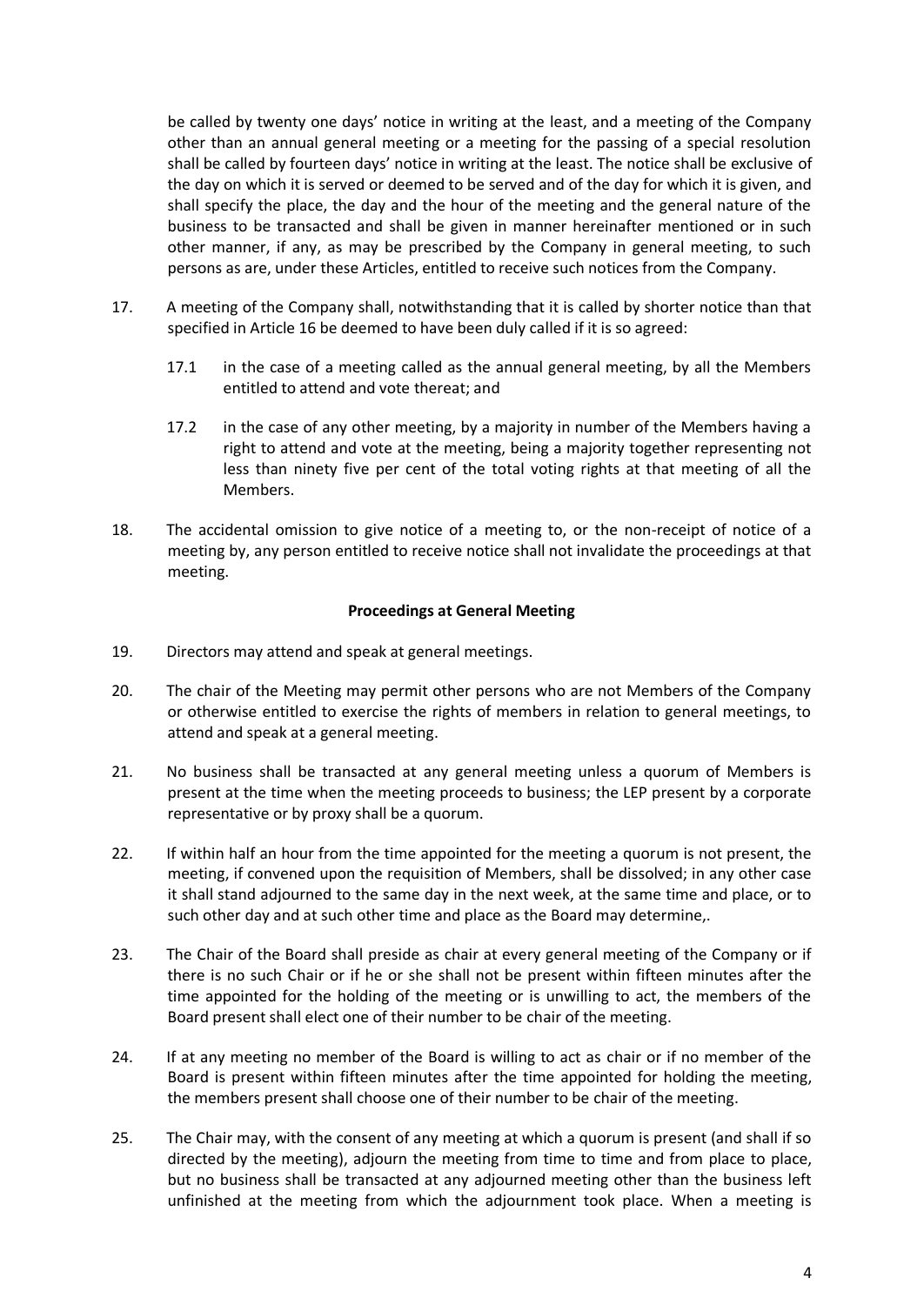adjourned for thirty days or more, notice of the adjourned meeting shall be given as in the case of an original meeting. Save as aforesaid, it shall not be necessary to give any notice of an adjournment or of the business to be transacted at an adjourned meeting.

- 26. At any general meeting a resolution put to the vote of the meeting shall be decided on a show of hands unless a poll is (before or on the declaration of the result of the show of hands) demanded:
	- 26.1 by the chair of the meeting;
	- 26.2 by the LEP present in person or by corporate representative or by proxy.

Unless a poll be so demanded a declaration by the chair that a resolution has on a show of hands been carried or carried unanimously or by a particular majority, or lost and an entry to that effect in the book containing the minutes of proceedings of the Company shall be conclusive evidence of the fact without proof of the number or proportion of the votes.

The demand for a poll may be withdrawn.

- 27. Except as provided in Article 30, if a poll is duly demanded it shall be taken in such manner as the chair directs, and the result of the poll shall be deemed to be the resolution of the meeting at which the poll was demanded.
- 28. In the case of an equality of votes, whether on a show of hands or on a poll, the chair of the meeting at which the show of hands takes place or at which the poll is demanded, shall be entitled to a second or casting vote.
- 29. A poll demanded on the election of a chair, or on a question of adjournment, shall be taken forthwith. A poll demanded on any other question shall be taken at such time as the chair of the meeting directs, and any business other than that upon which a poll has been demanded may be proceeded with pending the taking of the poll.

#### **Votes of Members**

- 30. On a show of hands every Member who is present in person or by corporate representative or by proxy shall have one vote and on a poll every Member so present shall have one vote.
- 31. Proxies may only validly be appointed by a notice in writing (a "proxy notice") which:
	- 31.1 states the name and address of the Member appointing the proxy;
	- 31.2 identifies the person appointed to be that Member's proxy and the general meeting in relation to which the person is appointed; and
	- 31.3 is executed by or on behalf of the Member appointing the proxy.
- 32. The instrument appointing a proxy and the power of attorney or other authority, if any, under which it is signed or a notarially certified copy of that power or authority shall be deposited at the registered office of the Company or at such other place within the United Kingdom as is specified for that purpose in the notice convening the meeting, not less than forty eight hours before the time for holding the meeting or adjourned meeting at which the person named in the instrument proposes to vote, or, in the case of a poll, not less than twenty four hours before the time appointed for the taking of the poll, and in default the appointment shall not be treated as valid. No instrument appointing a proxy shall be valid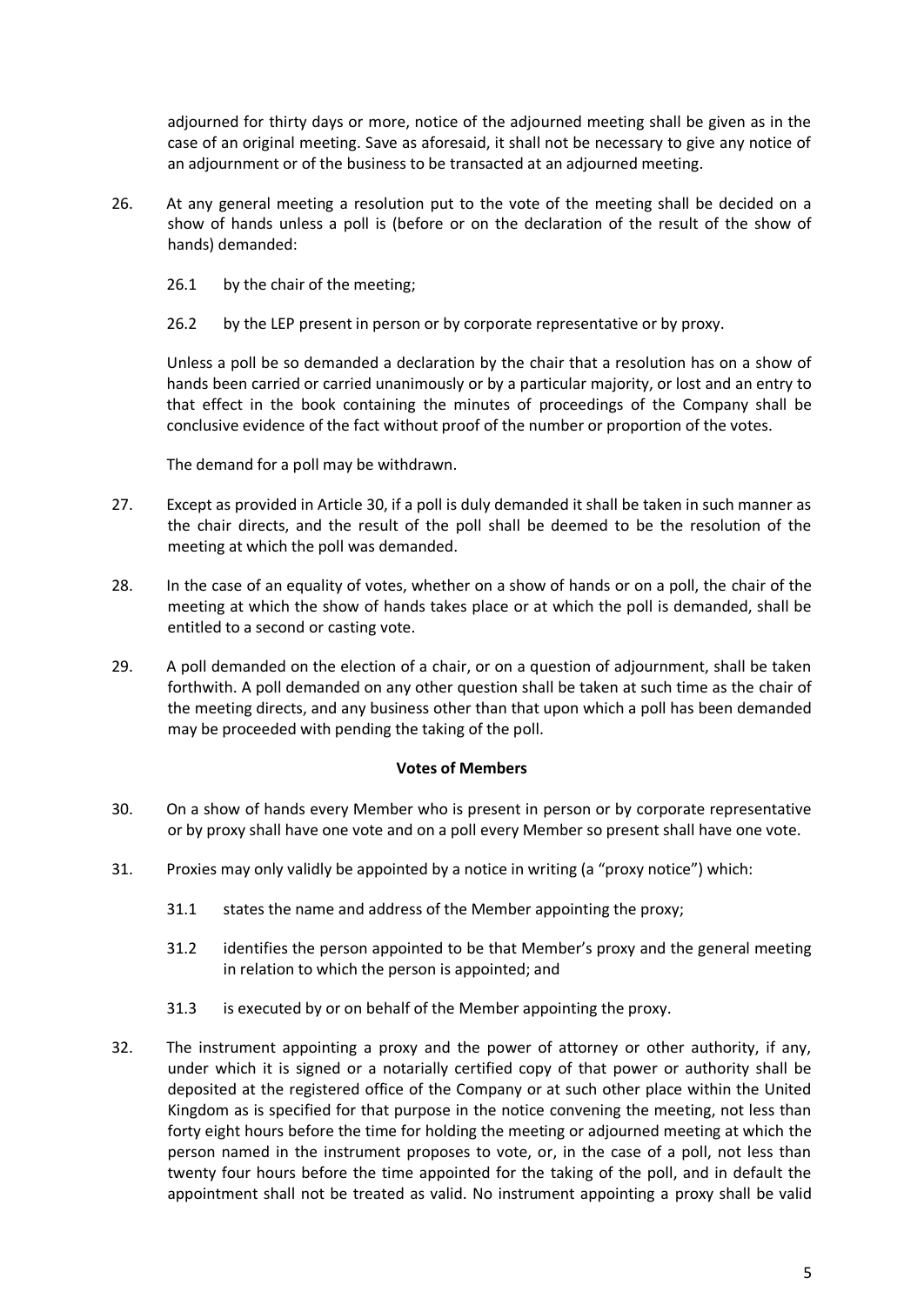after the expiration of twelve months from the date specified in it.

- 33. A Member is entitled to attend, speak or vote (either on a show of hands or on a poll) at a general meeting remains entitled in respect of that meeting or any adjournment of it, even though a valid proxy notice has been delivered to the Company by or behalf of that Member.
- 34. A vote given in accordance with the terms of an instrument of proxy shall be valid notwithstanding the previous death or insanity of the principal or revocation of the proxy or of the authority under which the proxy was executed, provided that no intimation in writing of such death, insanity or revocation as aforesaid shall have been received by the Secretary before the commencement of the meeting or adjourned meeting for which the proxy was appointed.
- 35. No objection shall be raised as to the admissibility of any vote except at the meeting or adjourned meeting at which the vote objected to is or may be given or tendered and every vote not disallowed at such meeting shall be valid.

## **Corporations acting by Representatives**

- 36. A corporation which is a Member of the Company may by resolution of its directors or other governing body authorise such person as it thinks fit to act as its representative at any meeting of the Company.
- 37. A person so authorised shall be entitled to exercise the same powers on behalf of such corporation as the corporation could exercise if it were an individual member of the Company and such corporation shall be deemed to be present in person at any meeting of the Company if the person so authorised is present thereat.

# **DIRECTORS**

#### **Appointment and Removal**

- 38. The chair of the LEP for the time being shall be an ex officio director of the Company.
- 39. Unless and until otherwise determined by the Company by Special Resolution there shall be not more than 4 Public Sector Directors at any time and not more than 20 Directors in total. The minimum number of directors shall be one.
- 40. Subject to Article 39, a person who is willing to be appointed as a director, and is permitted by law to do so may be appointed to be a director:
	- 40.1 as a Class "V" Director, Class "X" Director or Class "Y" Director if such person is a duly authorised representative of the relevant body referred to in the respective definition of those terms in Article 2, by an ordinary resolution of the Members or a majority decision of the Board;
	- 40.2 as a Private Sector Director, by a majority decision of the Board;

but in each case only with the prior written approval of the LEP.

- 41. The office of Director shall be vacated if a Director:
	- 41.1 ceases to be or is prohibited from being a director by law;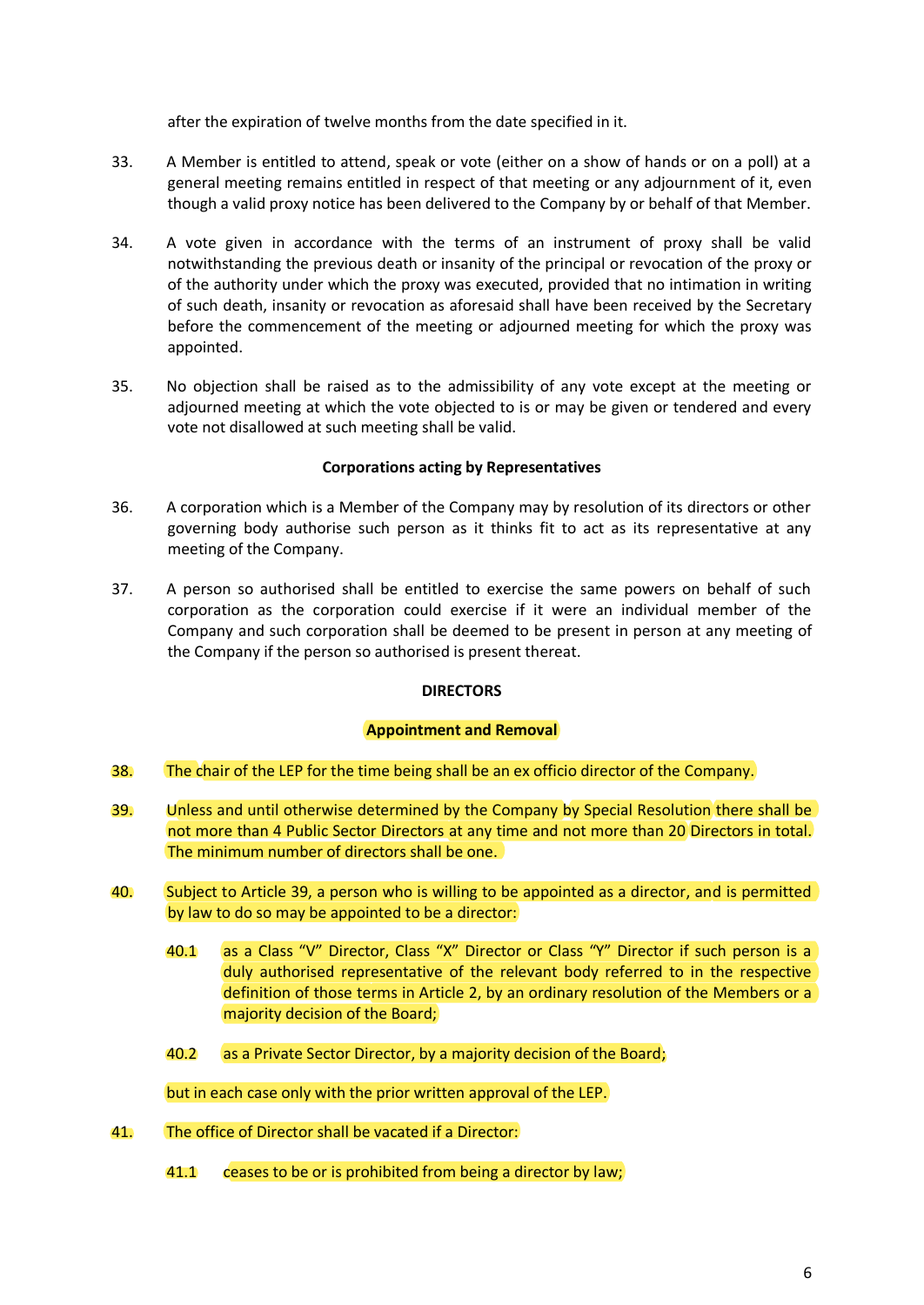- 41.2 has a bankruptcy order made against them or makes a voluntary arrangement pursuant to Part VIII of the Insolvency Act 1986 ; or
- 41.3 is, or may be, suffering from mental disorder and either:
	- 41.3.1 is admitted to hospital in pursuance of an application for admission for treatment under the Mental Health Act 1983 or, in Scotland, an application for admission under the Mental Health (Scotland) Act 1960
	- 41.3.2 an order is made by a court having jurisdiction (whether in the United Kingdom or elsewhere) in matters concerning mental disorder for the detention of the Director or for the appointment of a receiver, curator bonis or other person to exercise powers with respect to the Director's property or affairs; or
- 41.4 resigns as a Director by at least 7 days notice in writing to the Company; or
- 41.5 receives a notice signed by a majority of the other directors or the LEP stating that the Director in question should cease to be a Director.
- 41.6 in the case of a Class "V" Director, Class "X" Director or Class "Y" Director, such person ceases to be a duly authorised representative of the relevant body referred to in the respective definition of those terms in Article 2 or is otherwise removed by such relevant body; or
- 41.7 is absent from three consecutive Board meetings.
- 42. The appointment of each Private Sector Director shall be for a three year period unless the appointee ceases to be a Director under Article 41 or a vacancy arises by death. A Private Sector Director may with the approval of the Chair apply for a further and final term of three years to commence after expiry of the initial term.
- 43. Subject to Article 45, no Director shall be entitled to any remuneration or fees for services rendered to the Company but this shall not prevent the payment of reasonable expenses incurred on the Company's business.
- 44. The ex officio Director under Article 39 shall the Chair but if at any meeting of the Board the Chair is not present within five minutes after the time appointed for holding the same the members of the Board present may choose one of their number to be Chair of the Meeting.
- 45. If by arrangement with the other directors, any director shall perform or render any special duties or services outside the scope of the ordinary duties of a director the Board may with the prior written approval of the LEP pay that person special remuneration and such special remuneration shall be by way of salary, fees or otherwise as may be arranged and shall be charged as part of the Company's ordinary working expenses.

#### **Directors' powers and responsibilities**

- 46. Except as otherwise stated in these Articles, the Board are responsible for the management of the Company's business, for which purpose they may exercise all the powers of the Company. Each Director shall conduct themselves in accordance with the 7 (Nolan) principles of public life as published by the Committee on Standards in Public Life.
- 47. The Members may, by special resolution, direct the Directors to take, or refrain from taking,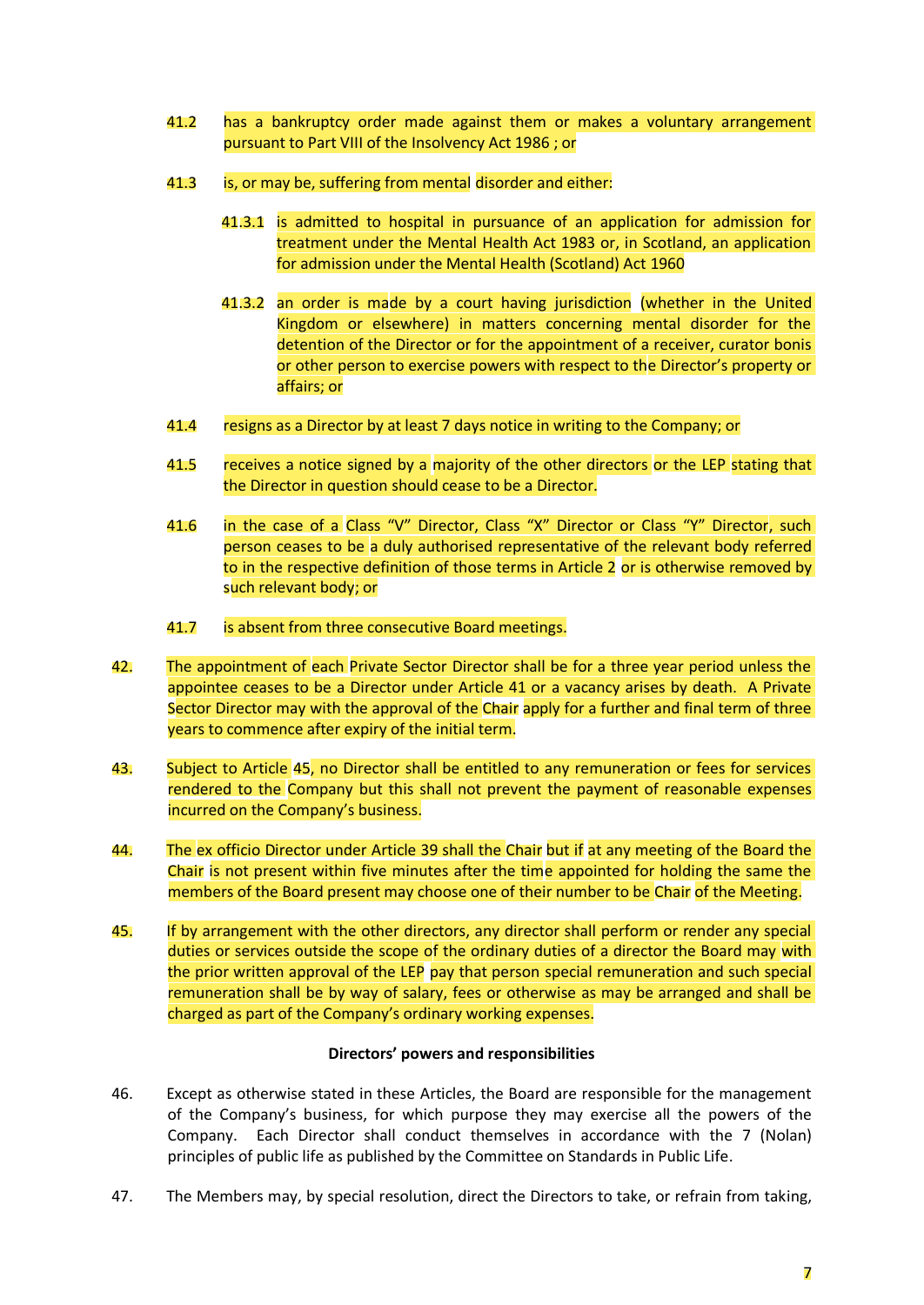specified action. No such special resolution invalidates anything which the Directors have already done.

- 48. Except as otherwise stated in these Articles, the Board may delegate any of the powers which are conferred on them under these Articles:
	- 48.1 to such persons;
	- 48.2 by such means (including by power of attorney);
	- 48.3 to such an extent;
	- 48.4 in relation to such matters or territories; and
	- 48.5 on such conditions or subject to such restrictions,

as they think fit. If the Board so specify, any such delegation may authorise further delegation of the directors' powers by any person to whom they are delegated. The Board may revoke any delegation in whole or in part, alter its terms.

49. Committees to which the directors delegate any of their powers must follow procedures which are based as closely as possible on the provisions of these Articles which govern the taking of decisions by Directors.

#### **Chief Executive Officer**

- 50. Subject to the prior written consent of the LEP, the Directors may from time to time appoint any individual to be Chief Executive Officer of the Company on such terms (as to remuneration and otherwise) as they think fit and may revoke such appointment or vary the terms thereof. Any such revocation or variation shall be without prejudice to any claim for breach of any contract between the Chief Executive Officer and the Company.
- 51. The Directors may entrust to and confer upon any person appointed as Chief Executive Officer such powers upon such terms and conditions and with such restrictions as they may think fit.

#### **Borrowing Powers**

52. Subject to Article 47 and as otherwise herein provided, the Directors may exercise all of the powers of the Company to borrow money and to mortgage or charge its undertaking, property and uncalled capital, or any part thereof

#### **Proceedings of Directors**

- 53. The Directors may meet together for the dispatch of business, adjourn and, subject as hereinafter provided, otherwise regulate their meetings as they think fit. A Director may, and the secretary on the requisition of a Director shall, at any time summon a meeting of the Directors. It shall not be necessary to give notice of a meeting of the Directors to any Director for the time being absent from the United Kingdom.
	- 53.1 Save as herein otherwise provided, the quorum necessary for the transaction of business of the directors shall be four Eligible Directors. If within half an hour from the time appointed for the meeting a quorum is not present, it shall be adjourned for not less than seven days to such day and time and place as the Chair may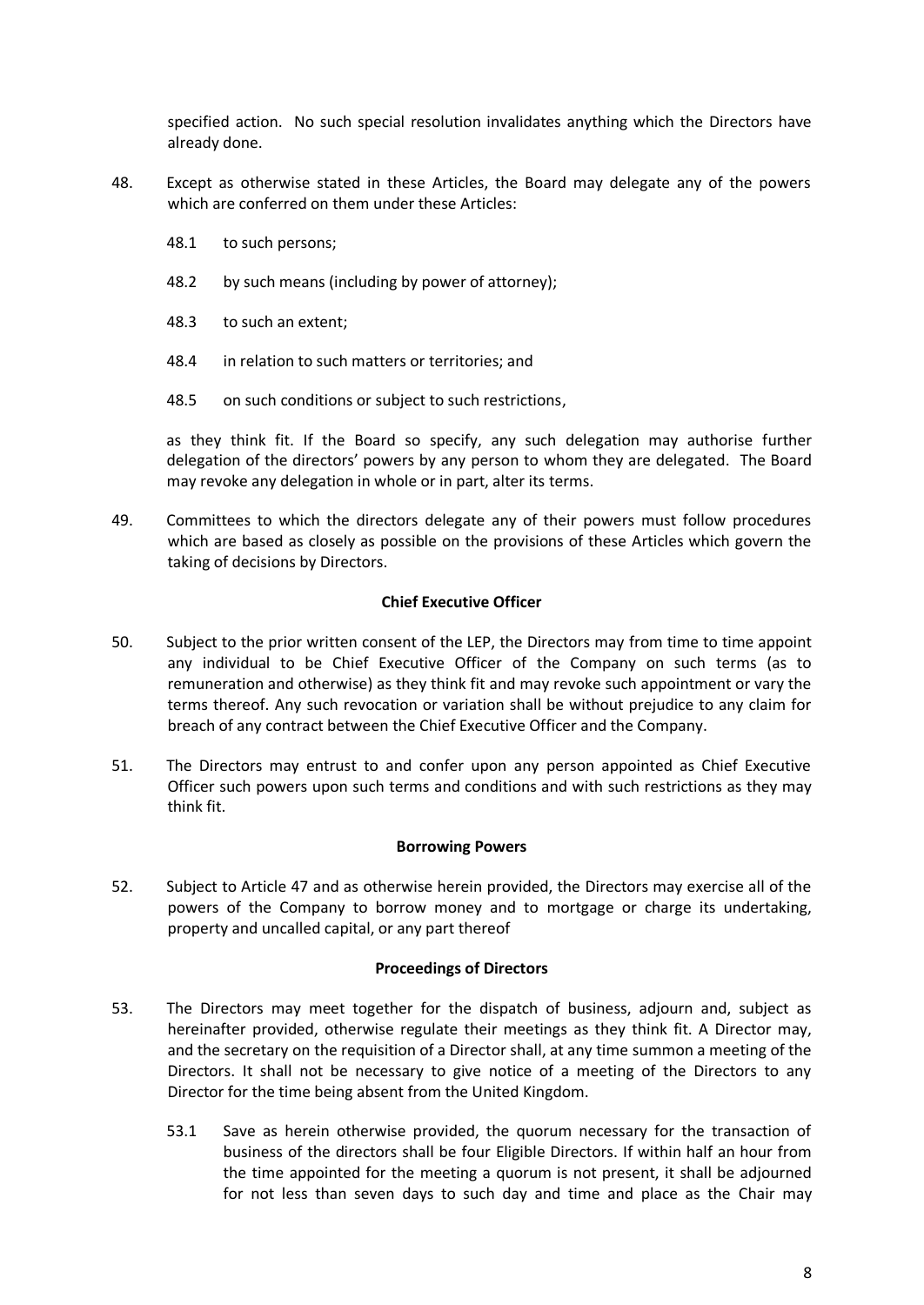determine, and if at the adjourned meeting a quorum is not present within fifteen minutes from the time appointed for the meeting any two Eligible Directors shall be a quorum.

- 53.2 The Chair shall be entitled to a second or casting vote.
- 53.3 Questions arising at any meeting shall be decided by a majority of votes provided the relevant quorum participates in the decision making process.
- 54. A Director will be deemed to be present at a meeting of the Board where the other Directors or their alternates (who do not need to be physically together in the same place) are in telephone or video-link contact with him so that he can speak to or hear all other persons participating in the meeting.
- 55. A resolution in writing, signed by all the Eligible Directors for the time being entitled to receive notice of a meeting of the Board shall be as valid and effectual as if it had been passed at a meeting of the Board duly convened and held.
- 56. Subject to Article 47, the Board shall have the further power to appoint honorary or paid officials or advisers to assist in the administration of the Company or any particular project. Any such officials or advisers shall be responsible to the Board and each such appointment shall be upon such terms and conditions as the Board may by resolution determine.
- 57. The Board shall also have the power to invite to its meetings any persons who may be able to assist its deliberations but no such person shall have the right to vote at any meeting of the Board.
- 58. The Board may, in accordance with the requirements set out in this Article 59, authorise any Conflict proposed to them by any director which would, if not authorised, involve a director (an **Interested Director**) breaching his duty under section 175 of the Act to avoid conflicts of interest.
	- 58.1 Any authorisation under this Article 58 shall be effective only if:
		- (a) the matter in question shall have been proposed by any director for consideration in the same way that any other matter may be proposed to the directors under the provisions of these Articles or in such other manner as the directors may determine;
		- (b) any requirement as to the quorum for consideration of the relevant matter is met without counting the Interested Director; and
		- (c) the matter was agreed to without the Interested Director voting or would have been agreed to if the Interested Director's vote had not been counted.
	- 58.2 Any authorisation of a Conflict under this Article 58 may (whether at the time of giving the authorisation or subsequently):
		- (a) extend to any actual or potential conflict of interest which may reasonably be expected to arise out of the matter or situation so authorised;
		- (b) provide that the Interested Director be excluded from the receipt of documents and information and the participation in discussions (whether at meetings of the directors or otherwise) related to the Conflict;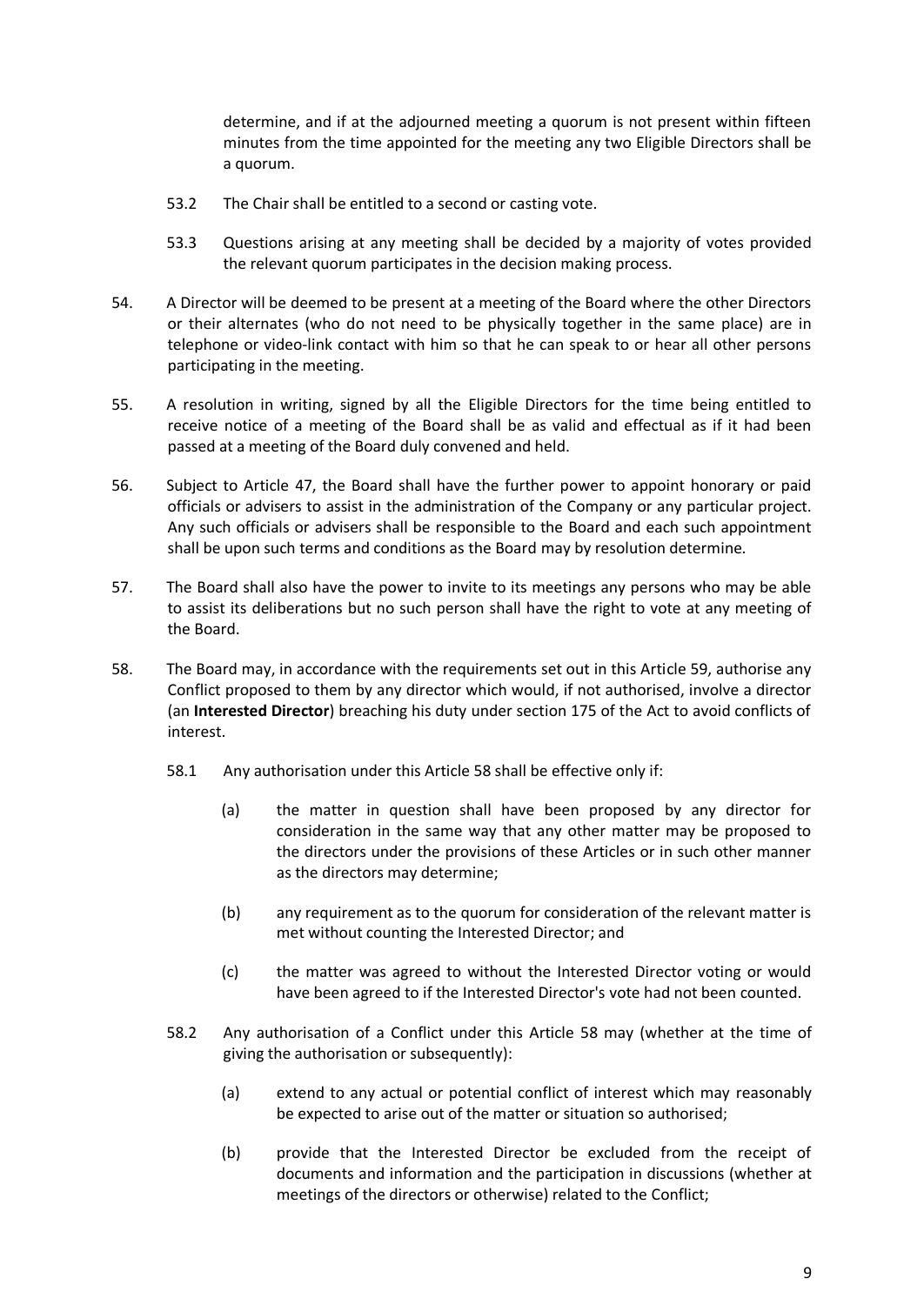- (c) provide that the Interested Director shall or shall not be an Eligible Director in respect of any future decision of the directors in relation to any resolution related to the Conflict;
- (d) impose upon the Interested Director such other terms for the purposes of dealing with the Conflict as the directors think fit;
- (e) provide that, where the Interested Director obtains, or has obtained (through his involvement in the Conflict and otherwise than through his position as a director of the Company) information that is confidential to a third party, he shall not be obliged to disclose that information to the Company, or to use it in relation to the Company's affairs where to do so would amount to a breach of that confidence; and
- (f) permit the Interested Director to absent himself from the discussion of matters relating to the Conflict at any meeting of the directors and be excused from reviewing papers prepared by, or for, the directors to the extent they relate to such matters.
- 58.3 Where the Board authorises a Conflict, the Interested Director shall be obliged to conduct himself in accordance with any terms and conditions imposed by the Board in relation to the Conflict.
- 58.4 The Board may revoke or vary such authorisation at any time, but this shall not affect anything done by the Interested Director prior to such revocation or variation in accordance with the terms of such authorisation.
- 58.5 A director is not required, by reason of being a director (or because of the fiduciary relationship established by reason of being a director), to account to the Company for any remuneration, profit or other benefit which he derives from or in connection with a relationship involving a Conflict which has been authorised by the Board in accordance with these Articles or by the Company in general meeting (subject in each case to any terms, limits or conditions attaching to that authorisation) and no contract shall be liable to be avoided on such grounds nor shall the receipt of any such remuneration or other benefit constitute a breach of his duty under section 176 of the Act.
- 59. Subject to sections 177(5) and 177(6) and sections 182(5) and 182(6) of the Act, and provided he has declared the nature and extent of his interest in accordance with the requirements of the Act, a director who is in any way, whether directly or indirectly, interested in an existing or proposed transaction or arrangement with the Company:
	- (a) may be a party to, or otherwise interested in, any transaction or arrangement with the Company or in which the Company is otherwise (directly or indirectly) interested;
	- (b) shall be an Eligible Director for the purposes of any proposed decision of the directors (or committee of directors) in respect of such existing or proposed transaction or arrangement in which he is interested;
	- (c) shall be entitled to vote at a meeting of directors (or of a committee of the directors) or participate in any unanimous decision, in respect of such existing or proposed transaction or arrangement in which he is interested;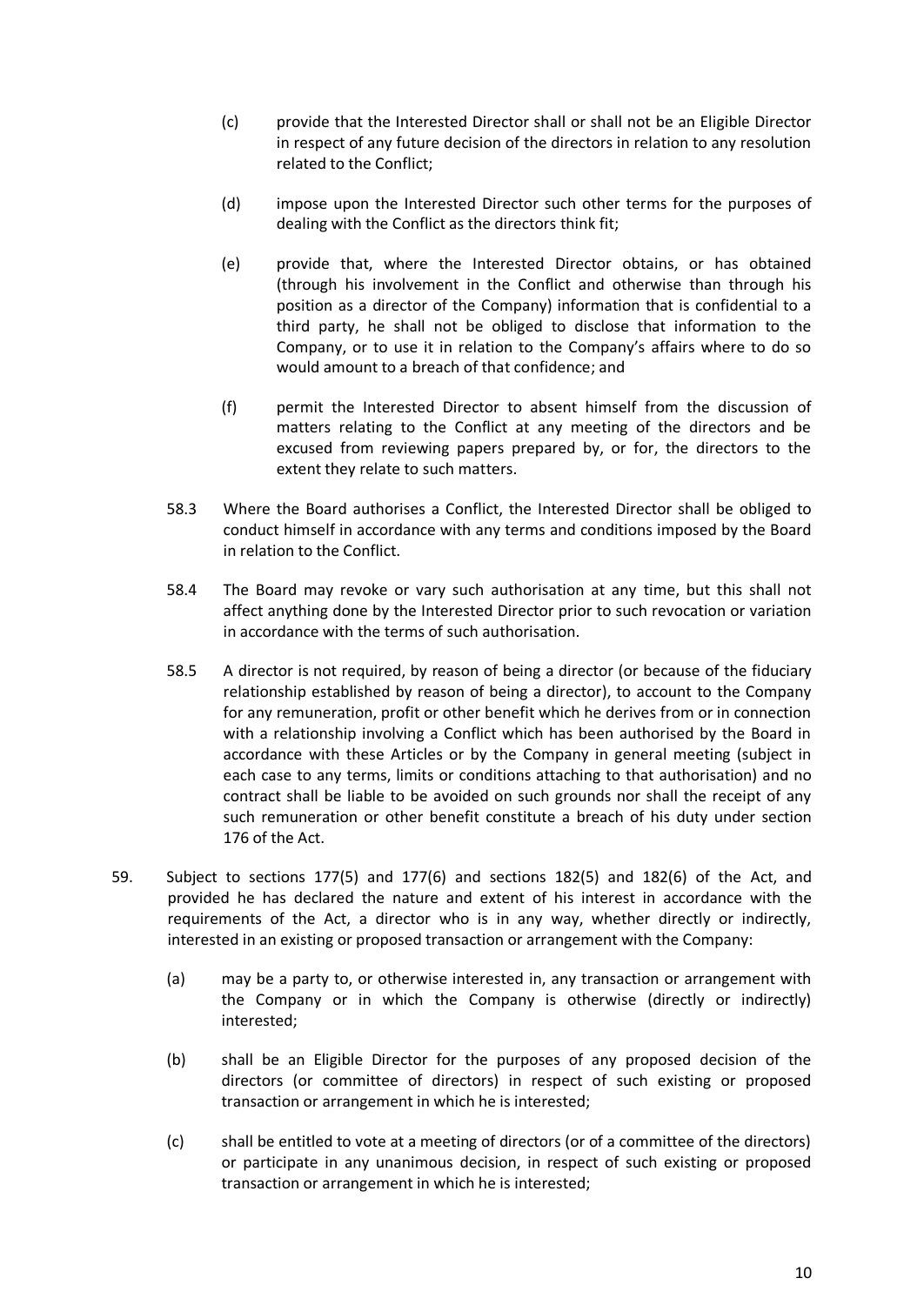- (d) may act by himself or his firm in a professional capacity for the Company (otherwise than as auditor) and he or his firm shall be entitled to remuneration for professional services as if he were not a director;
- (e) may be a director or other officer of, or employed by, or a party to a transaction or arrangement with, or otherwise interested in, any body corporate in which the Company is otherwise (directly or indirectly) interested; and
- (f) shall not, save as he may otherwise agree, be accountable to the Company for any benefit which he (or a person connected with him (as defined in section 252 of the Act)) derives from any such transaction or arrangement or from any such office or employment or from any interest in any such body corporate and no such transaction or arrangement shall be liable to be avoided on the grounds of any such interest or benefit nor shall the receipt of any such remuneration or other benefit constitute a breach of his duty under section 176 of the Act.
- 60. Subject to Article 61, if a question arises at a Board meeting or a meeting of a committee of directors as to the right of a director to participate in the meeting (or part of the meeting) for voting or quorum purposes, the question may, before the conclusion of the meeting, be referred to the chair of that meeting whose ruling in relation to any director other than the chair is to be final and conclusive.
- 61. If any question as to the right to participate in the Board meeting or a meeting of a committee of directors (or part of the meeting in each case) should arise in respect of the chair of that meeting, the question is to be decided by a decision of the directors at that meeting, for which purpose the chair is not to be counted as participating in the meeting (or that part of the meeting) for voting or quorum purposes.

#### **Alternate Directors**

- 62. Subject to the Board's prior approval, any Director may by writing under his hand appoint any other Director to be his alternate and every such alternate shall (subject to his giving to the Company an address within the United Kingdom at which notices may be served on him) be entitled to receive notice of all meetings of the Directors and, in the absence of the Director appointing him, to attend and vote at meetings of the Directors, and to exercise all the powers, rights, duties and authorities of the Director appointing him. A Director may at any time revoke the appointment of an alternate appointed by him and, subject to the preceding provisions of this Article, appoint another person (also being a Director) in his place, and if a Director shall die or cease to hold the office of Director the appointment of his alternate shall thereupon cease and determine. A Director acting as alternate shall have an additional vote at meetings of Directors for each Director for whom he acts as alternate but he shall count as only one for the purpose of determining whether a quorum is present.
- 63. Every person acting as an alternate Director shall be responsible to the Company for his own acts and defaults, and he shall not be deemed to be the agent of or for the Director appointing him.

#### **THE SECRETARY**

64. The Secretary shall be appointed by the Board for such terms and upon such conditions as the Board may think fit and any Secretary so appointed may be removed by the Board. The Board may from time to time by resolution appoint an assistant or deputy Secretary and any person so appointed may act in place of the Secretary if there be no secretary or no secretary capable of acting.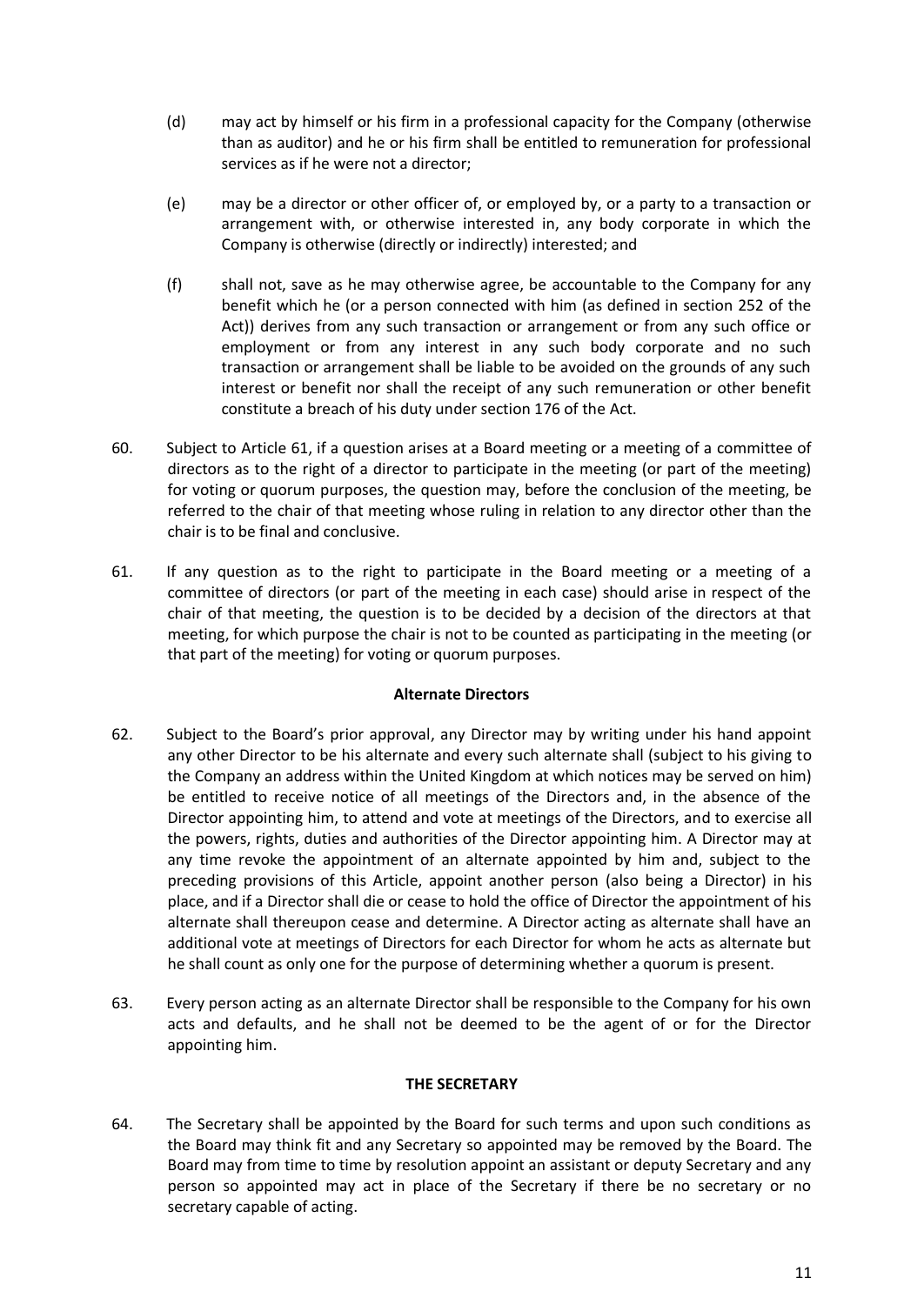65. A provision of the Act or these Articles requiring or authorising a thing to be done by or to a member of the Board and the Secretary shall not be satisfied by its being done by or to the same person acting both as member of the Board and as, or in the place of, the Secretary.

#### **THE SEAL**

- 66. If the Board shall resolve to have a seal it shall provide for its safe custody and the Seal shall only be used by the authority of the Board or of a committee of the Board authorised by the Board in that behalf, and every instrument to which the Seal shall be affixed shall be signed by two members of the Board or by one member of the Board and countersigned by the Secretary or by some other person appointed by the Board for the purpose.
- 67. The Secretary or any person appointed by the Board for the purpose shall have power to authenticate any documents affecting the constitution of the Company and any resolutions passed by the Company or the Board, and any books, records, documents and accounts relating to the business of the Company, and to certify copies thereof or extracts there from as true copies or extracts.
- 68. A document purporting to be a copy of the resolution of the Board or an extract from the minutes of a meeting of the Board which is certified as such in accordance with the provisions of the last preceding Article shall be conclusive evidence in favour of all persons dealing with the Company upon the faith thereof that such resolution has been duly passed or, as the case may be, that such extract is a true and accurate record of a duly constituted meeting of the Board.

## **MINUTES AND BOOKS**

- 69. The Board shall cause Minutes to be made in books to be provided for the purposes:
	- 69.1 of the names of the members of the Board present at each meeting of the Board and of any committee of the Board and of the names of all members of the Company present at each general meeting;
	- 69.2 of all resolutions and proceedings at all meetings of the Company and of the Board and of committees of the Board.
- 70. Any register, index, minute book, book of account or other book required by these presents or the Act to be kept by or on behalf of the Company may be kept either by making entries in bound books or by recording them in any other manner. In any case in which bound books are used the Board shall take discovery.

#### **ACCOUNTS**

71. No Member (in that capacity) other than the LEP shall have any right of inspecting any accounting records or other book or document of the Company except as conferred by statute or authorised by the Directors or by ordinary resolution of the Company.

# **NOTICES**

72. Any notice or document may be served by the Company on any Member either personally or by sending it through the post in a prepaid letter addressed to such Member at the address shown in the register of members, or (if there is no such address within the United Kingdom) to the address, if any, within the United Kingdom supplied by that person to the Company as the address for the service of notices. Where a notice or other document is served by post,